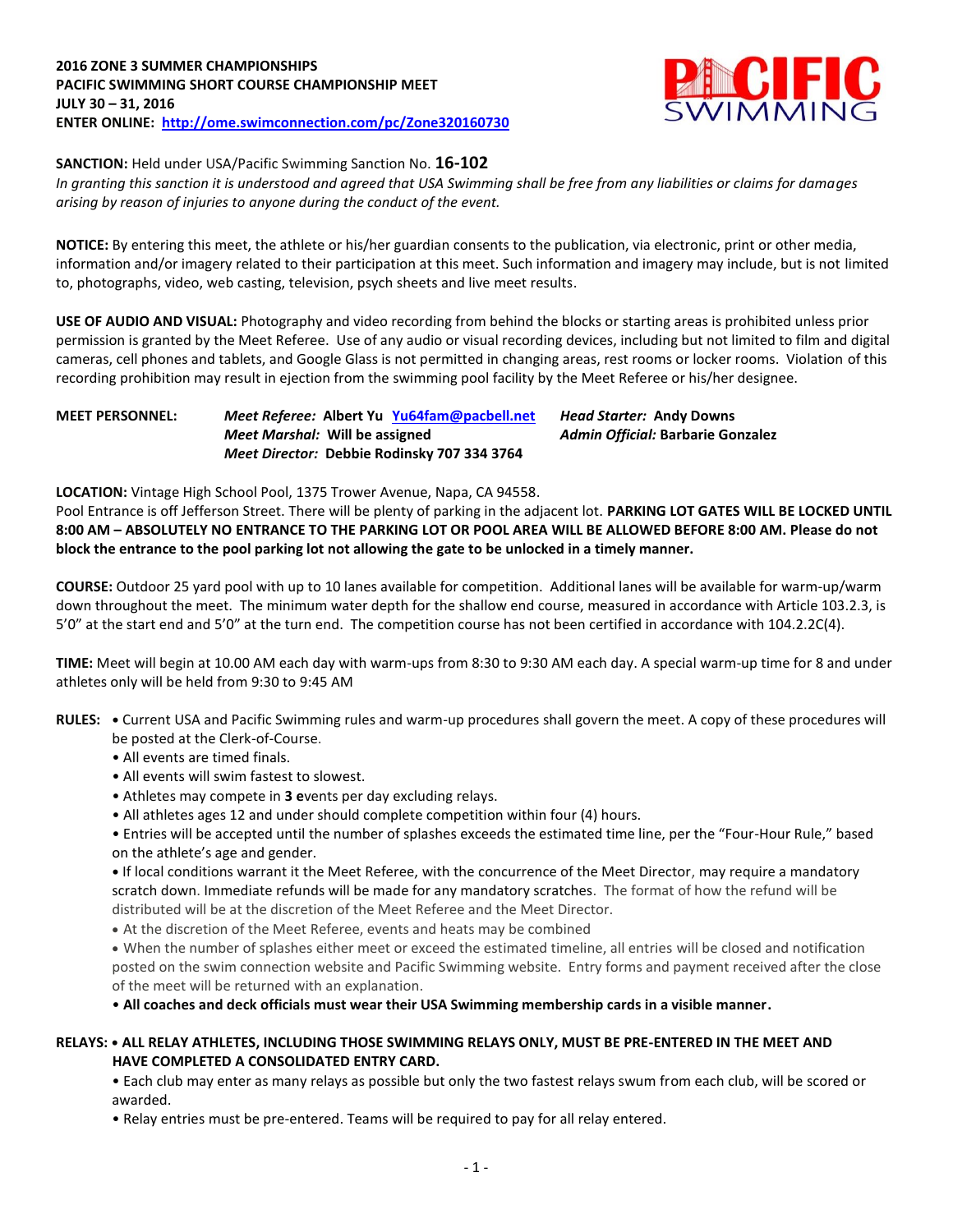### • **RELAY ENTRIES will be entered on line through SwimConnection at [http://ome.swimconnection.com/pc/Zone320160730.](http://ome.swimconnection.com/pc/Zone320160730) Entry dead line will be Friday, July 15, 2016.**

**UNACCOMPANIED ATHLETES:** Any USA Swimming athlete-member competing at the meet shall be accompanied by a USA Swimming member-coach for the purposes of athlete supervision during warm-up, competition and warm-down. If a coach-member of the athlete's USA Swimming Club does not attend the meet to serve in said supervisory capacity, it is the responsibility of the athlete or the athlete's legal guardian to arrange for supervision by a USA Swimming member-coach. The Meet Director or Meet Referee may assist the athlete in making arrangements for such supervision; however, it is recommended that such arrangements be made in advance of the meet by the athlete's USA Swimming Club Member-Coach.

**RACING STARTS:** Any athlete entered in the meet shall be certified by a USA Swimming member-coach as being proficient in performing a racing start, or shall start each race from within the water. When unaccompanied by a USA Swimming member coach, it is the responsibility of the athlete or the athlete's legal guardian to ensure compliance with this requirement.

**RESTRICTIONS:** • Smoking and the use of other tobacco products is prohibited on the pool deck, in the locker rooms, in spectator

- seating on standing areas and in all areas used by athletes, during the meet and during warm-up periods.
- Sale and use of alcoholic beverages is prohibited in all areas of the meet venue.
- No glass containers are allowed in the meet venue.
- No propane heater is permitted except for snack bar/meet operations.
- All shelters must be properly secured.
- Only coaches' tents will be allowed on the Pool Desk.
- No coach tents will be allowed within 20 feet of lane 1 of the competition pool.

 No tents, EZ ups, chairs (except those for coaches) or any form of "setup" or loitering will not be allowed on the pool deck.

- Team tent/setup will be allowed in the basketball courts only.
- Changing into or out of swimsuits other than in locker rooms or other designated areas is prohibited.
- No pets allowed on deck, other than service assistance animals.

• Destructive devices, to include but not limited to, explosive devices and equipment, firearms (open or concealed), blades, knives, mace, stun guns and blunt objects are strictly prohibited in the swimming facility and its surrounding areas. If observed, the Meet Referee or his/her designee may ask that these devices be stored safely away from the public or removed from the facility. Noncompliance may result in the reporting to law enforcement authorities and ejection from the facility. Law enforcement officers (LEO) are exempt per applicable laws.

• Clubs and families are to set up on the basketball court only.

**ELIGIBILITY:** • Athletes must be current members of USA-S and enter their name and registration number on the meet entry card as they are shown on their Registration Card. If this is not done, it may be difficult to match the athlete with the registration and times database. The meet host will check all athlete registrations against the SWIMS database and if not found to be registered, the Meet Director shall accept the registration at the meet (a \$10 surcharge will be added to the regular registration fee). Duplicate registrations will be refunded by mail.

• Entries with **"NO TIME" will be Accepted**

• Entry times submitted for this meet will be checked against a computer database and may be changed in accordance with Pacific Swimming Entry Time Verification Procedures.

• Disabled athletes are welcome to attend this meet and should contact the Meet Director or Meet Referee regarding any special accommodations on entry times and seeding per Pacific Swimming policy.

• Athletes 19 years of age and over may compete in the meet for time only, no awards. Such athlete shall meet standards for the 17-18 age group.

• The athlete's age will be the age of the athlete on the first day of the meet.

• This meet is open ONLY to athletes registered in Zone 3 of Pacific Swimming. **Clubs not registered with USA Swimming and Pacific Swimming for the year 2016 may NOT be represented in this meet. Their athletes may compete as unattached if the individual athlete has a current 2016 USA Swimming/PC membership**

• Athletes may **not** enter any event in which they have a Far Western Qualifying Time. The Far Western Qualifying Standards (which are the USA Swimming AAA Motivational Time Standards) can be found at <http://www.pacswim.org/userfiles/cms/documents/859/fw-qualifying-summer-16.pdf>

**ENTRY FEES:** \$4.00 per event plus an \$8.00 participation fee per athlete. \$9.00 per relay. Entries will be rejected if payment is not sent at time of request. No refunds will be made except mandatory scratch downs.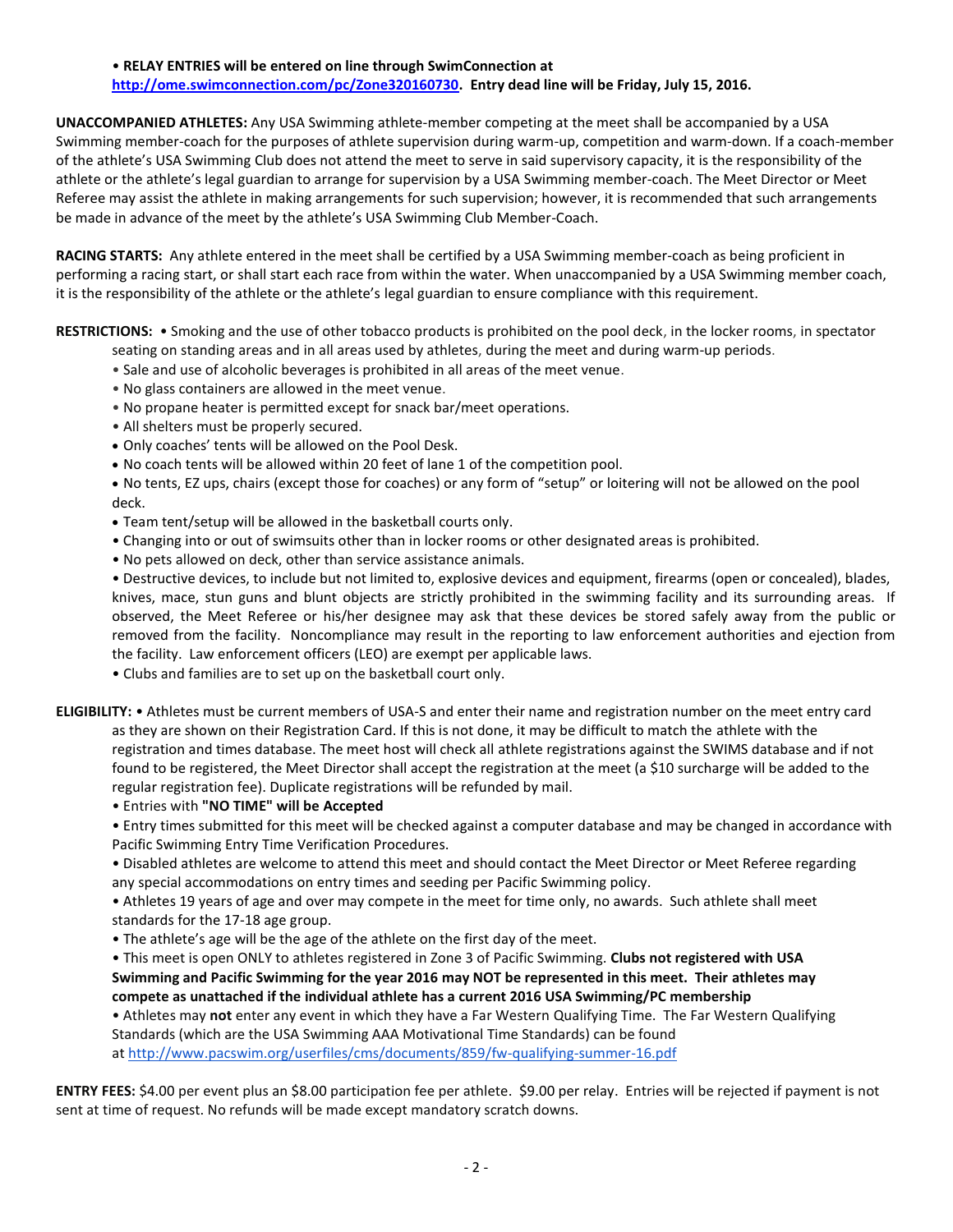**ONLINE ENTRIES:** To enter online go to **<http://ome.swimconnection.com/pc/Zone320160730>** to receive an immediate entry confirmation. This method requires payment by credit card. Swim Connection, LLC charges a processing fee for this service, equal to \$1 per athlete plus 5% of the total Entry Fees. Please note that the processing fee is a separate fee from the Entry Fees. If you do not wish to pay the processing fee, enter the meet using a mail entry. **Entering online is a convenience, is completely voluntary, and is in no way required or expected of an athlete by Pacific Swimming.** Online entries will be accepted through **Thursday, July 15.**

**MAILED OR HAND DELIVERED ENTRIES**: Entries must be on the attached consolidated entry form. Forms must be filled out completely and printed clearly with athlete's best time. Entries must be postmarked by midnight, **Monday July 11, 2016** or hand delivered by 6:30 p.m., July 15, 2016. No late entries will be accepted. Requests for confirmation of receipt of entries should include a self-addressed envelope.

### **Make check payable to**: **Zone 3 Mail/Hand deliver entries to**: **Debbie Rodinsky 301 Angelina Way Vallejo, Ca, 94589**

**CHECK-IN:** The meet shall be deck seeded. Athletes shall check-in at the Clerk-of-Course. No event shall be closed more than 30 minutes before the scheduled start of the session. Close of check-in for all individual events shall be no more than 60 minutes before the estimated time of the start of the first heat of the event. Athletes who do not check in shall not be seeded and shall not be allowed to compete in that event.

**SCRATCHES:** Any athletes not reporting for or competing in an individual timed final event that they have checked in for shall not be penalized. Athletes who must withdraw from an event after it is seeded are requested to inform the referee immediately.

**AWARDS:** Awards will be given to the coach or team representative at the end of the meet. Individual Events - Ribbons 1st through 8th. Relays - Ribbons 1st through 3rd. Awards for age group 15 and Over will be awarded as a combined age group. Up to \$250.00 dollars will be given to the 1<sup>st</sup> place team to be used for a team function/party. (The money will be paid out once receipts are provided) Team trophies to 2<sup>nd</sup> and 3<sup>rd</sup> place teams Female and Male athletes in each age group with the highest accumulated points will be awarded.

**ADMISSION:** Free. A program will be available for \$4.00

**SNACK BAR & HOSPITALITY:** A snack bar will be available throughout the competition. Coaches and working deck officials will be provided lunch. Hospitality will serve refreshments to timers and volunteers.

**MISCELLANEOUS:** No overnight parking is allowed. Facilities will not be provided after meet hours

**MINIMUM OFFICIALS**: At least seven days prior to the start of the meet, meet management (Meet Director and/or Meet Referee) shall contact a representative from each club participating in the meet, and provide a preliminary inventory of the officials that club is required to provide for each session. Each club shall, by the start of the meet, provide to the Meet Director or designee a list of Officials who have agreed to represent that club during each session of the meet.

At the meet, meet management shall conduct an inventory of officials, and shall compare the number of athletes entered in each session by each club with the number of officials present representing each club. If meet management certifies that a club has not provided sufficient officials for any session of the meet in accordance with the table below, excluding finals in a trials and finals meet, the club will be fined \$100 per missing official per session of the meet.

| Club athletes entered in session | Trained and carded officials required |
|----------------------------------|---------------------------------------|
| $1 - 10$                         |                                       |
| $11 - 25$                        |                                       |
| $26 - 50$                        |                                       |
| 51-75                            |                                       |
| 76-100                           |                                       |
| 100 or more                      |                                       |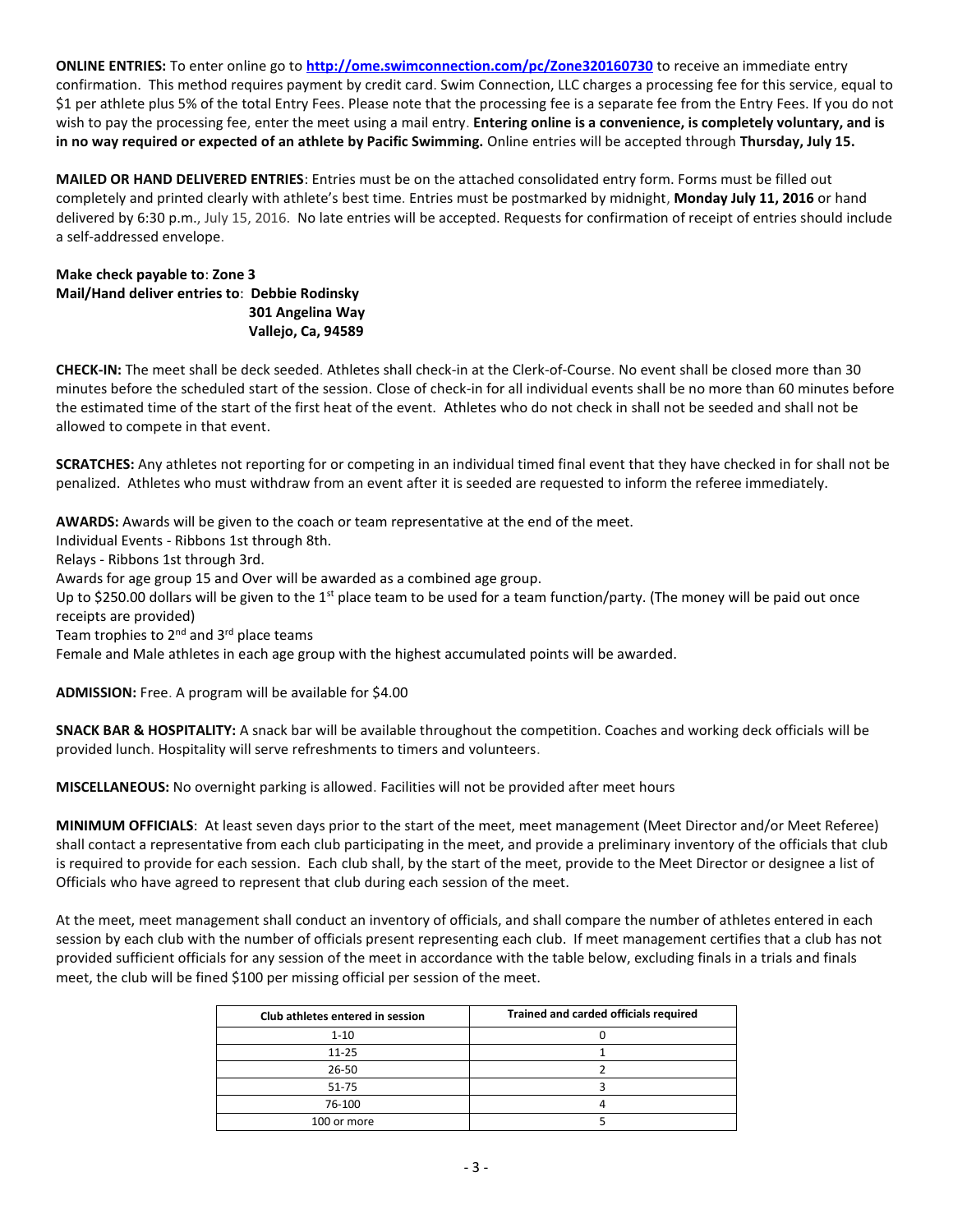\*Zone 3 will include assigned and working Colorado, Intermediary/ Chief Timing Judge, and Computer operator in the count of officials for a session although these positions are not carded. Zone 3 will accept uncarded Trainees in the count of officials for up to two sessions. Clubs may use officials "borrowed" from other clubs, or unattached officials at the meet who agree, to fulfill their obligation under the rule.

|         | <b>SATURDAY</b> |           |          | <b>SUNDAY</b>     |               |              |              |  |  |
|---------|-----------------|-----------|----------|-------------------|---------------|--------------|--------------|--|--|
| 8 & UN  | $9 - 10$        | $11 - 12$ | $13$ -UP | <b>8 &amp; UN</b> | $9 - 10$      | $11 - 12$    | <b>13-UP</b> |  |  |
| 100 M.R | 200 M.R.        | 50 BK     | 200 IM   | 100 FR.R.         | 200 FR.R      | 100 FL       | 200 FR       |  |  |
| 25 BK   | 50 BK           | 100 BR    | 100 BR   | 50 FL             | 100 FL        | 100 BK       | 100 FL       |  |  |
| 50 BR   | 100 BR          | 200 M.R.  | 200 M.R. | <b>50 BK</b>      | 100 BK        | 200 FR.R.    | 100 BK       |  |  |
| 25 FR   | 100 FR          | 100 FR    | 100 FR   | 25 BR             | <b>50 BR</b>  | <b>50 BR</b> | 200 FR.R.    |  |  |
| 25 FL   | 50 FL           | 50 FL     |          | <b>50 FR</b>      | <b>50 FR</b>  | <b>50 FR</b> | <b>50 FR</b> |  |  |
| 100 IM  | 200 IM          | 200 IM    |          |                   | <b>200 FR</b> | 200 FR       |              |  |  |

### **EVENT SUMMARY**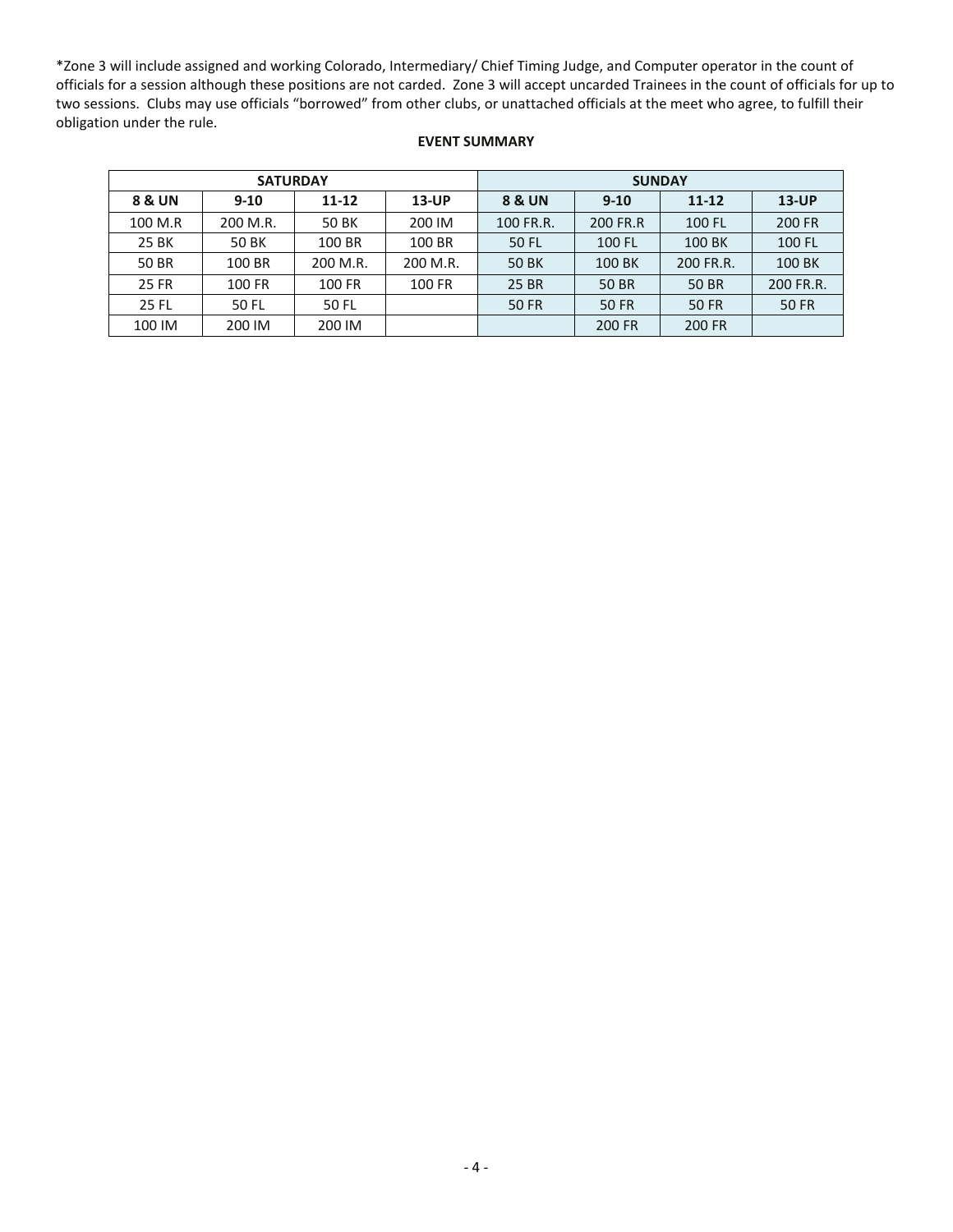# **Saturday, July 30, 2016**

| Girls # | Event                        | Boys # |
|---------|------------------------------|--------|
| 1       | 8 and Under 100 Med Relay    | 2      |
| 3       | 9-10 200 Med Relay           | 4      |
| 5       | 13-14 200 IM                 | 6      |
| 7       | 15 and Over 200 IM           | 8      |
| 9       | 11-12 50 Back                | 10     |
| 11      | 9-10 50 Back                 | 12     |
| 13      | 8 and Under 25 Back          | 14     |
| 15      | 13-14 50 Back                | 16     |
| 17      | 15 and Over 50 Back          | 18     |
| 19      | 11-12 100 Breaststroke       | 20     |
| 21      | 9-10 100 Breaststroke        | 22     |
| 23      | 8 and Under 50 Breaststroke  | 24     |
| 25      | 13-14 100 Breaststroke       | 26     |
| 27      | 15 and Over 100 Breaststroke | 28     |
| 29      | 11-12 200 Med Relay          | 30     |
| 31      | 13-14 200 Med Relay          | 32     |
| 33      | 15 and Over 200 Med Relay    | 34     |
| 35      | 11-12 100 Free               | 36     |
| 37      | 9-10 100 Free                | 38     |
| 39      | 8 and Under 50 Free          | 40     |
| 41      | 13-14 100 Free               | 42     |
| 43      | 15 and Over 100 Free         | 44     |
| 45      | 11-12 50 Butterfly           | 46     |
| 47      | 9-10 50 Butterfly            | 48     |
| 49      | 8 and Under 25 Butterfly     | 50     |
| 51      | 13-14 50 Butterfly           | 52     |
| 53      | 15 and Over 50 Butterfly     | 54     |
| 55      | 11-12 200 IM                 | 56     |
| 57      | 9-10 200 IM                  | 58     |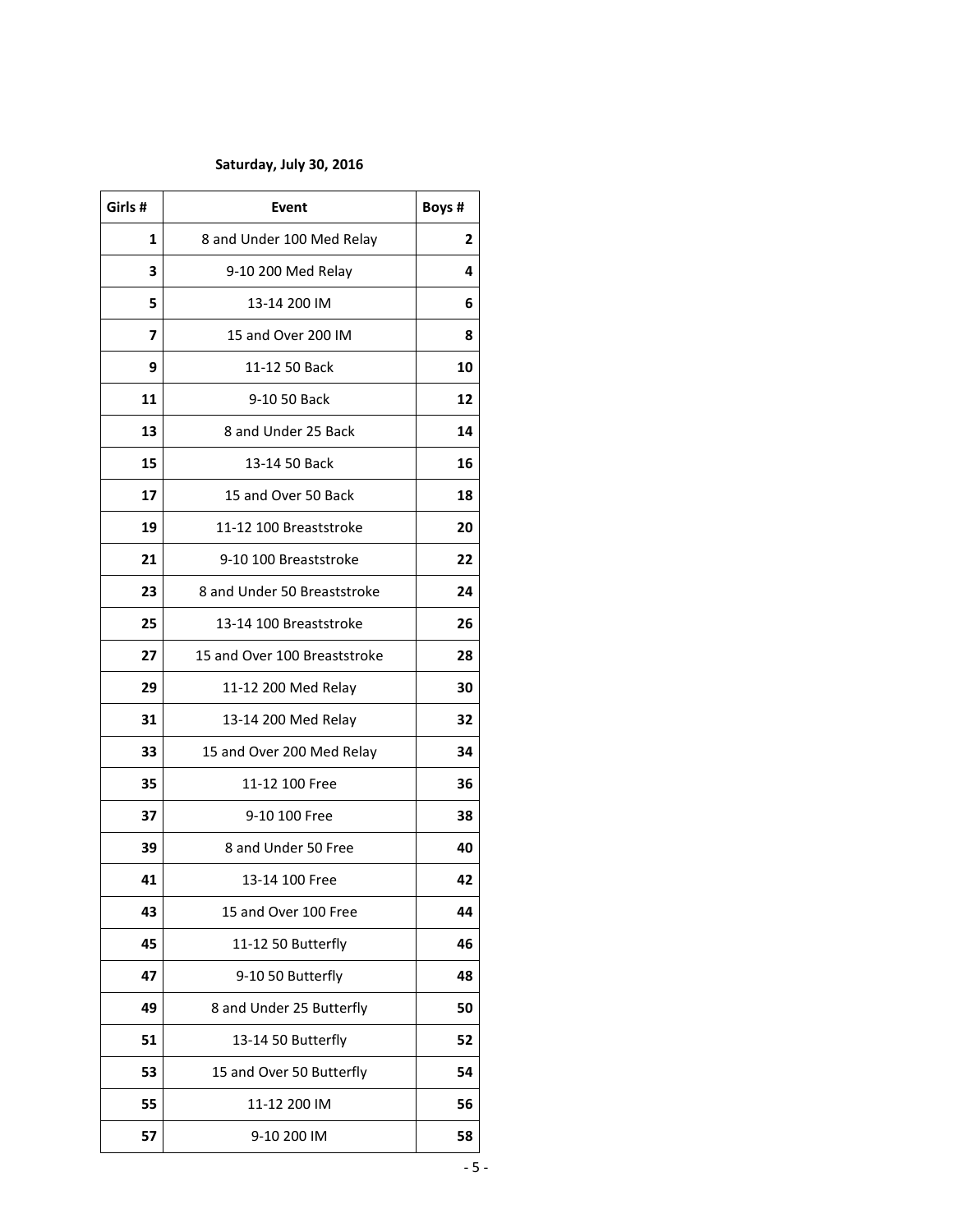| 59 | 8 and under 100 IM | 60 |
|----|--------------------|----|
|----|--------------------|----|

#### **EVENTS**

# **Sunday, July 31, 2016**

| Girls # | Event                       | Boys # |  |  |  |
|---------|-----------------------------|--------|--|--|--|
| 61      | 8 and Under 100 Free Relay  | 62     |  |  |  |
| 63      | 9-10 200 Free Relay         | 64     |  |  |  |
| 65      | 13-14 200 Free              | 66     |  |  |  |
| 67      | 15 and Over 200 Free        | 68     |  |  |  |
| 69      | 11-12 100 Butterfly         | 70     |  |  |  |
| 71      | 9-10 100 Butterfly          | 72     |  |  |  |
| 73      | 8 and Under 50 Butterfly    | 74     |  |  |  |
| 75      | 13-14 100 Butterfly         | 76     |  |  |  |
| 77      | 15 and Over 100 Butterfly   | 78     |  |  |  |
| 79      | 11-12 100 Back              | 80     |  |  |  |
| 81      | 9-10 100 Back               | 82     |  |  |  |
| 83      | 8 and Under 50 Back         | 84     |  |  |  |
| 85      | 13-14 100 Back              | 86     |  |  |  |
| 87      | 15 and Over 100 Back        | 88     |  |  |  |
| 89      | 11-12 200 Free Relay        | 90     |  |  |  |
| 91      | 13-14 200 Free Relay        | 92     |  |  |  |
| 93      | 15 and Over 200 Free Relay  | 94     |  |  |  |
| 95      | 11-12 50 Breaststroke       | 96     |  |  |  |
| 97      | 9-10 50 Breaststroke        | 98     |  |  |  |
| 99      | 8 and Under 25 Breaststroke | 100    |  |  |  |
| 101     | 13-14 50 Breaststroke       | 102    |  |  |  |
| 103     | 15 and Over 50 Breaststroke | 104    |  |  |  |
| 105     | 11-12 50 Free               | 106    |  |  |  |
| 107     | 9-10 50 Free                | 108    |  |  |  |
| 109     | 8 and Under 25 Free         | 110    |  |  |  |
| 111     | 13-14 50 Free               | 112    |  |  |  |
| 113     | 15 and Over 50 Free         | 114    |  |  |  |
| 115     | 11-12 200 Free              | 116    |  |  |  |
| 117     | 9-10 200 Free               |        |  |  |  |

Use the following URL to find the time standards: [http://www.pacswim.org/swim-meet](http://www.pacswim.org/swim-meet-times/standards)[times/standards](http://www.pacswim.org/swim-meet-times/standards)